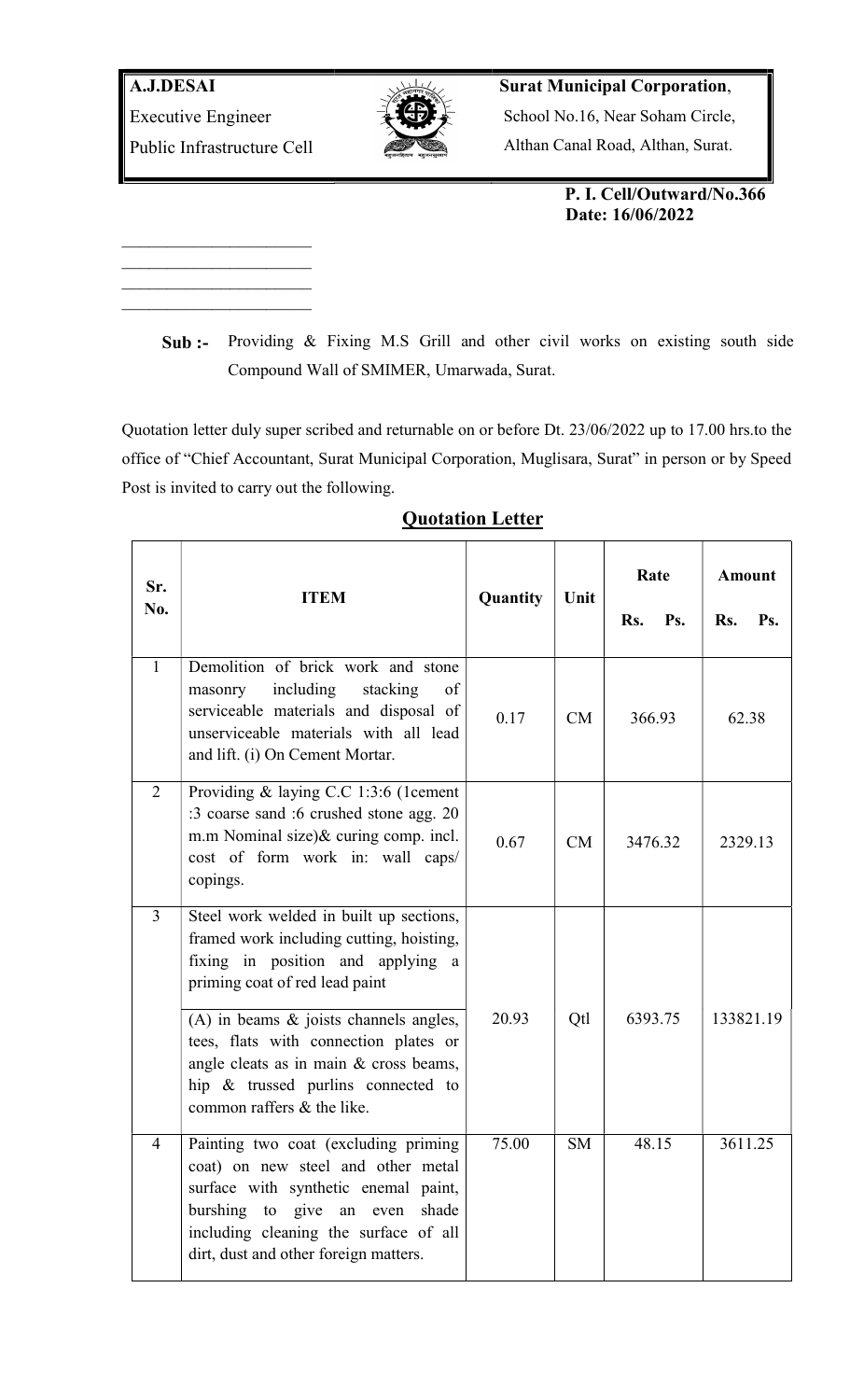| 5 | Providing & applying two coats of<br>weather shield max paint (3coats may be<br>required in case of darker colours.) of<br>ICI Dulux or Apex Ultima of Asian Paint<br>including applying exterior acrylic<br>primer coat as per manufacturers<br>specification and directions in shade and<br>colour approved by architects,<br>on<br>surfaces of<br>the<br>exterior<br>building<br>including scaffolding, preparing the<br>surface, watering, curing etc. complete<br>and as directed by the architects and<br>manufacturers.<br><b>Surface</b><br><b>Preparation:</b><br>surface<br>$\overline{1}S$<br>thoroughly clean, dry and free from all<br>loose dirt, chalk, grease, fungi, algae and<br>flaking paint. This can be achieved by<br>brushing with a wire/ stiff coir brush,<br>followed by water jetting if required. Fill<br>up all minor cracks and defects with<br>white cement and sand mixture in the<br>ratio 1:3. For application on previously<br>painted wall, previous coatings of paint<br>must be thoroughly scraped off and<br>Clean the surface thoroughly using wire<br>brushes.<br><b>Priming:</b> Apply a liberal coat of exterior<br>acrylic primer and allow it to dry for 4-5<br>hours. Application of putty is not<br>recommended. Minimum 4-6 hours<br>duration is required between each coat of<br>weather shield max paint. | 67.50 | <b>SM</b> | 80.00 | 5400.00 |  |  |  |
|---|--------------------------------------------------------------------------------------------------------------------------------------------------------------------------------------------------------------------------------------------------------------------------------------------------------------------------------------------------------------------------------------------------------------------------------------------------------------------------------------------------------------------------------------------------------------------------------------------------------------------------------------------------------------------------------------------------------------------------------------------------------------------------------------------------------------------------------------------------------------------------------------------------------------------------------------------------------------------------------------------------------------------------------------------------------------------------------------------------------------------------------------------------------------------------------------------------------------------------------------------------------------------------------------------------------------------------------------------------------------|-------|-----------|-------|---------|--|--|--|
|   | <b>Total Amount  1,45,223.95</b>                                                                                                                                                                                                                                                                                                                                                                                                                                                                                                                                                                                                                                                                                                                                                                                                                                                                                                                                                                                                                                                                                                                                                                                                                                                                                                                             |       |           |       |         |  |  |  |
|   | % Above/Below                                                                                                                                                                                                                                                                                                                                                                                                                                                                                                                                                                                                                                                                                                                                                                                                                                                                                                                                                                                                                                                                                                                                                                                                                                                                                                                                                |       |           |       |         |  |  |  |
|   | <b>Net Amount (Incl.GST)</b>                                                                                                                                                                                                                                                                                                                                                                                                                                                                                                                                                                                                                                                                                                                                                                                                                                                                                                                                                                                                                                                                                                                                                                                                                                                                                                                                 |       |           |       |         |  |  |  |
|   |                                                                                                                                                                                                                                                                                                                                                                                                                                                                                                                                                                                                                                                                                                                                                                                                                                                                                                                                                                                                                                                                                                                                                                                                                                                                                                                                                              |       |           |       |         |  |  |  |

I/We do hereby give quotation to execute above mentioned work in accordance with the accompanying specifications and conditions in considerations.

## TERMS AND CONDITIONS:-

- 1. Bidder having experience of similar works is eligible to bid the quotation.
- 2. The quotation complies in 1 cover.

 Sealed Cover-Technical documents, experience of similar works, GST Registration Certificate and EMD of Rs.10,000/- in the form of Crossed Demand Draft /Pay order/ Cheque of Local Nationalized Bank with duly sealed financial quotation letter.

## Cover shall mention on top name of work, name of agency and duly sealed.

3. Bidder has to deposit EMD of Rs.10,000/- in the form of Crossed Demand Draft / Pay order/ Cheque of Local Nationalized Bank, acceptable to Surat Municipal Corporation, drawn in favour of the Municipal Commissioner, SURAT MUNICIPAL CORPORATION payable which shall be refunded after sanction of work.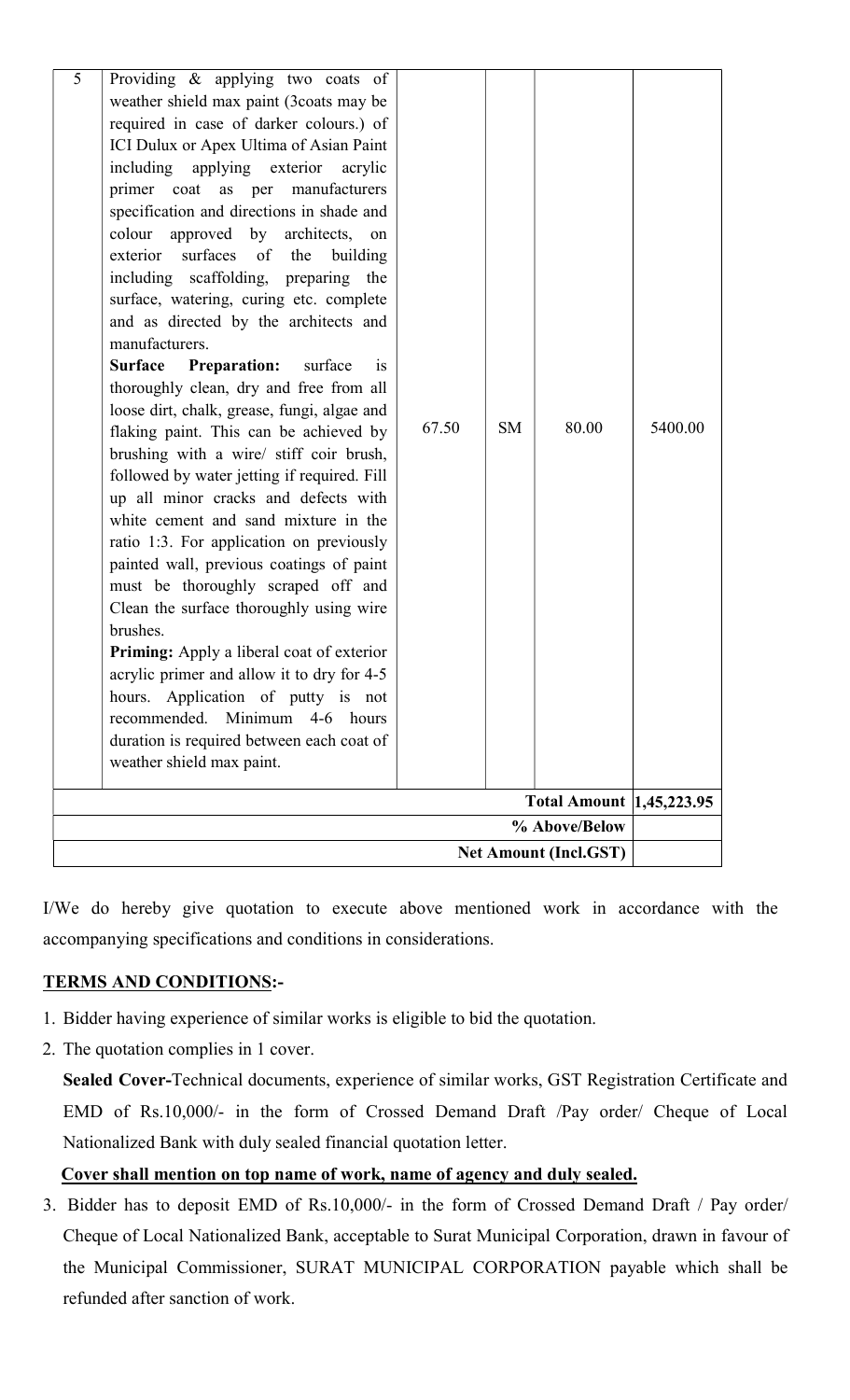- 4. Quotation once offered shall not be withdrawn by Vendor.
- 5. Quotation once accepted shall be binding to the Vendor/Contractor.
- 6. The rates quoted must include all taxes, duties/ levies, GST (Goods and Service Taxes), freight, insurance, transportation, delivery and loading /unloading at the site etc. complete.
- 7. The decision of Add. City Engineer, Public infrastructure Cell, SMC shall be final in respect of disputes what so ever arise.
- 8. Right to accept any or to reject any or all the quotations without assigning any reason thereof is reserved by the competent authority of Surat Municipal Corporation, Surat.
- 9. The Intended Bidders has to contact Deputy Engineer/Junior Engineer/Asst. Engineer, Public infrastructure Cell, SMIMER on working days between 9.00 AM to 12.30 PM at D-Block, SMIMER Hospital & visit the site and gather information before quoting rates.
- 10.Accordingly, Bidder have to quote and submit in the above said time limit.
- 11.All necessary safety measures and precautions (including those laid down in the various relevant Indian Standards) shall be taken to ensure the safety of men, materials and machinery on the works as also of the work itself.
- 12.The Vendor/Agency's rate of the item of work shall be for the work completed in all respects.
- 13.Approval of the samples of various materials given by the Engineer-in-charge shall not absolve the Vendor from the responsibility of replacing defective material brought on site or material used in the work found defective at a later date. The Vendor shall have no claim to any payment or compensation what-so-ever on account of any such materials being rejected by the Engineer-in-charge.
- 14.Conditional quotation letter shall not be accepted.
- 15.The contract shall be constituted according to and subject to laws in India and state of Gujarat and under the jurisdiction of Courts of Gujarat at Surat City only.
- 16.Bidder to whom the award is made shall furnish a performance guarantee (Initial Security Deposit) for amount equal to Two percent (2.00%) of the contract amount by a demand draft of a Scheduled Nationalized Bank acceptable to owner on the Surat Branch. Security Deposit shall be paid in time and if it is paid after Ten (10) days from the date of work order, then the penalty of 0.065 % per day of the amount of Security Deposit shall be recovered from the contractor. The performance guarantee (Security Deposit) will be returned to the contractor after the defect liability period (one year after completion of work) and on completion of audit related procedure. Two percent (2.00%) shall be deducted from running bills as retention money and will be released in final bill.
- 17.On Completion of the work, total amount of work done at sanctioned rate shall be compared with the total amount of work done, had it been executed at the rate of the bidder of the quotation which one is next higher than sanctioned one (i.e. second lowest bidder). In case the latter is less than the total amount of work done at sanctioned rate